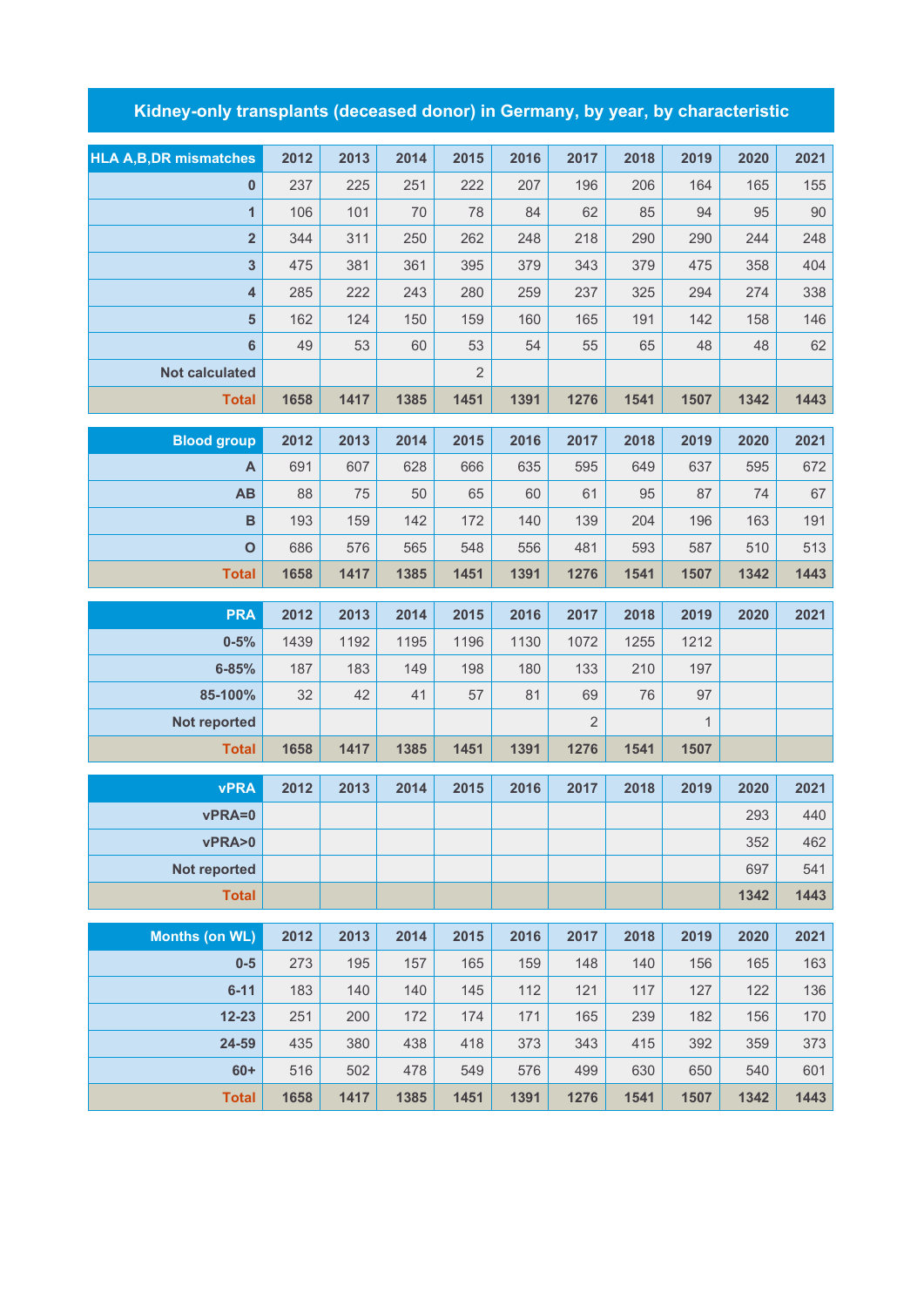| <b>Months (on dialysis)</b> | 2012         | 2013 | 2014               | 2015               | 2016             | 2017           | 2018    | 2019           | 2020 | 2021 |
|-----------------------------|--------------|------|--------------------|--------------------|------------------|----------------|---------|----------------|------|------|
| <b>Pre-emptive</b>          | 21           | 13   | 18                 | 20                 | 22               | 18             | 25      | 15             | 13   | $16$ |
| $0-5$                       | 17           | 6    | 13                 | 12                 | 6                | 15             | $\,8\,$ | 10             | 11   | 15   |
| $6 - 11$                    | 44           | 35   | 22                 | 27                 | 31               | 26             | 25      | 27             | 33   | 24   |
| $12 - 23$                   | 152          | 132  | 112                | 107                | 91               | 90             | 89      | 95             | 94   | 105  |
| 24-59                       | 540          | 409  | 408                | 393                | 376              | 349            | 428     | 396            | 338  | 359  |
| $60+$                       | 884          | 822  | 812                | 892                | 865              | 778            | 966     | 964            | 853  | 924  |
| <b>Total</b>                | 1658         | 1417 | 1385               | 1451               | 1391             | 1276           | 1541    | 1507           | 1342 | 1443 |
| <b>Sequence</b>             | 2012         | 2013 | 2014               | 2015               | 2016             | 2017           | 2018    | 2019           | 2020 | 2021 |
| <b>First</b>                | 1439         | 1193 | 1178               | 1228               | 1158             | 1110           | 1298    | 1266           | 1160 | 1220 |
| <b>Repeat</b>               | 219          | 224  | 207                | 223                | 233              | 166            | 243     | 241            | 182  | 223  |
| <b>Total</b>                | 1658         | 1417 | 1385               | 1451               | 1391             | 1276           | 1541    | 1507           | 1342 | 1443 |
|                             |              |      |                    |                    |                  |                |         |                |      |      |
| <b>Recipient age</b>        | 2012         | 2013 | 2014               | 2015               | 2016             | 2017           | 2018    | 2019           | 2020 | 2021 |
| $0 - 15$                    | 46           | 46   | 64                 | 61                 | 43               | 44             | 66      | 69             | 45   | 64   |
| 16-55                       | 706          | 620  | 570                | 633                | 585              | 542            | 629     | 668            | 578  | 592  |
| 56-64                       | 374          | 310  | 326                | 334                | 347              | 307            | 373     | 373            | 336  | 370  |
| $65+$                       | 532          | 441  | 425                | 423                | 416              | 383            | 473     | 397            | 383  | 417  |
| <b>Total</b>                | 1658         | 1417 | 1385               | 1451               | 1391             | 1276           | 1541    | 1507           | 1342 | 1443 |
| <b>Allocation type</b>      | 2012         | 2013 | 2014               | 2015               | 2016             | 2017           | 2018    | 2019           | 2020 | 2021 |
| <b>Rescue</b>               | 132          | 146  | 193                | 228                | 246              | 264            | 212     | 160            | 260  | 208  |
| <b>Standard</b>             | 1526         | 1271 | 1192               | 1223               | 1145             | 1012           | 1329    | 1347           | 1082 | 1235 |
| <b>Total</b>                | 1658         | 1417 | 1385               | 1451               | 1391             | 1276           | 1541    | 1507           | 1342 | 1443 |
| <b>Allocation program</b>   |              |      |                    |                    |                  |                |         |                |      |      |
| (all donors)                | 2012         | 2013 | 2014               | 2015               | 2016             | 2017           | 2018    | 2019           | 2020 | 2021 |
| <b>ETKAS</b>                | 1040         | 867  | 821                | 853                | 766              | 645            | 880     | 961            | 775  | 897  |
| <b>ESP</b>                  | 442          | 347  | 324                | 313                | 297              | 291            | 363     | 301            | 267  | 272  |
| <b>AM</b>                   | 44           | 57   | 47                 | 57                 | 82               | 76             | 86      | 85             | 40   | 66   |
| <b>Rescue</b>               | 132          | 146  | 193                | 228                | 246              | 264            | 212     | 160            | 260  | 208  |
| <b>Total</b>                | 1658         | 1417 | 1385               | 1451               | 1391             | 1276           | 1541    | 1507           | 1342 | 1443 |
| <b>Allocation program</b>   | 2012         | 2013 | 2014               | 2015               | 2016             | 2017           | 2018    | 2019           | 2020 | 2021 |
| (donors $65+$ )             |              |      |                    |                    |                  |                |         |                |      |      |
| <b>ETKAS</b>                | 12           | 12   | 25                 | 59                 | 39               | 43             | 82      | 63             | 14   | 5    |
| <b>ESP</b>                  | 442          | 347  | 324                | 313                | 297              | 291            | 363     | 301            | 267  | 272  |
| AM                          | $\mathbf{1}$ | 49   | $\mathbf{1}$<br>70 | $\mathbf{1}$<br>86 | $\sqrt{5}$<br>97 | $\overline{4}$ | 6       | $\overline{4}$ |      | 114  |
| <b>Rescue</b>               | 56           |      |                    |                    |                  | 83             | 76      | 79             | 102  |      |
| <b>Total</b>                | 511          | 408  | 420                | 459                | 438              | 421            | 527     | 447            | 383  | 391  |